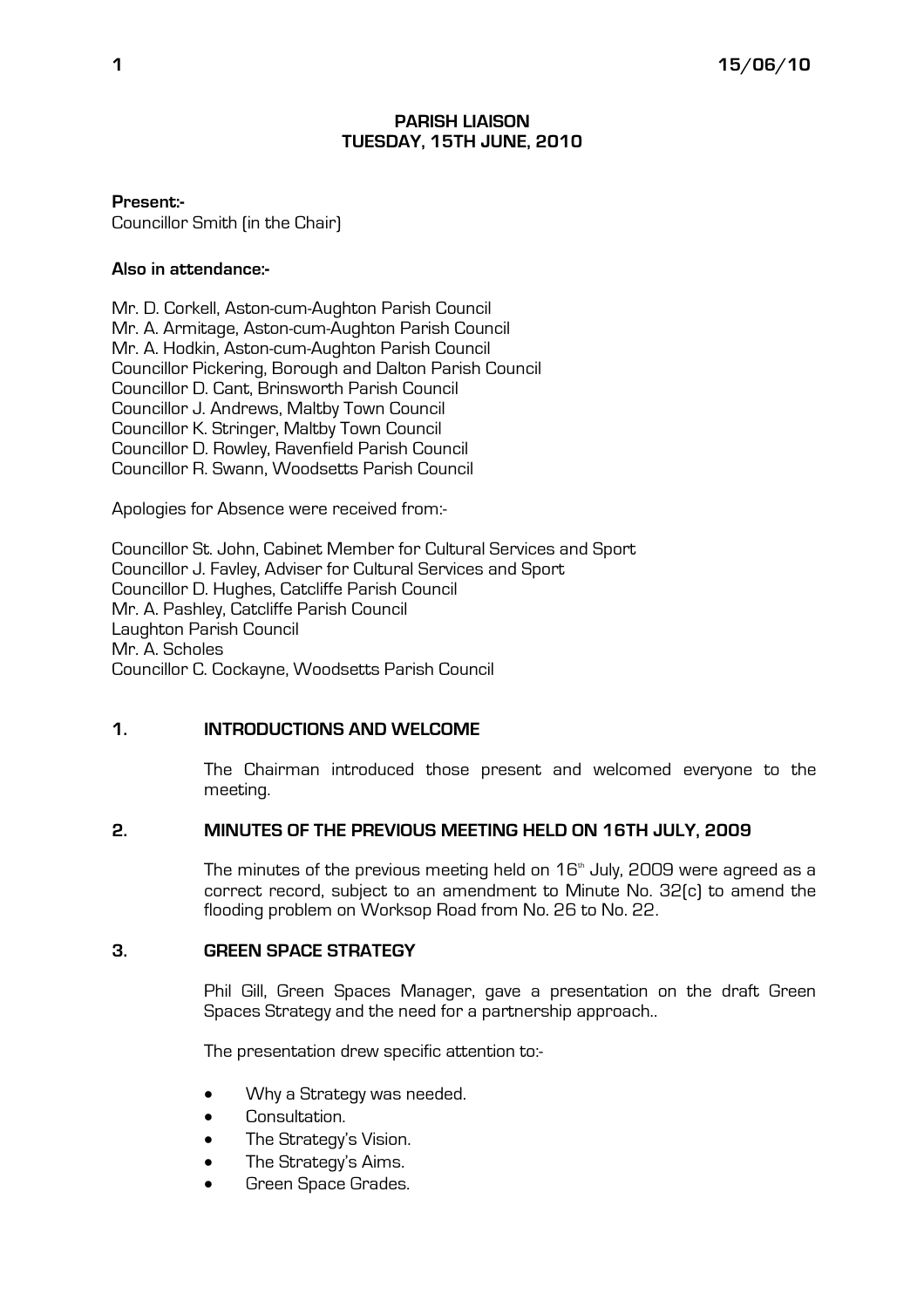- Provisional Hierarchy for Local Sites.
- Provisional Hierarchy for Neighbourhood Sites.
- Provisional Hierarchy for Borough Sites.
- Site Ownership, Management and Maintenance.
- Capital Investment.
- Revenue Budgets.
- Expenditure Comparison.
- Objectives 1 8.
- The Coalition Programme for Government.

A discussion and a question and answer session ensued and the following issues were raised and subsequently clarified:-

- Whether the Green Spaces Strategy also covered playing pitches as well as recreational and play areas.
- Difficulty in establishing ownership for some green spaces.
- Realistic balance of meeting housing targets and maintaining green spaces.
- Need to retain and maintain green belt areas around Rotherham.
- Need to identify some sites in the Local Development Framework as green space, such as the Muddies at Maltby.
- Inclusion of woodland areas in the Green Spaces Strategy.
- Review of the Green Space By-Laws in respect of cyclists and horse riders and appropriate liaison with relevant groups.

Agreed:- That Phil Gill be thanked for his informative presentation.

### 4. PURCHASE OF GRIT BINS BY PARISH COUNCILS

Further to Minute No. M32 of the joint meeting of the Cabinet Members for Economic Development, Planning and Transportation and Streetpride, consideration was given to the agreement that Parish Councils could purchase their own salt bins on highways within the parished areas subject to appropriate conditions.

Discussion ensued on the possibility of an agreement being entered into with the Council for them to refill salt bins should salt be purchased.

The Strategic Director agreed to seek further information about the cost of the salt bins, locations and whether it was possible for an agreement to be entered into.

Resolved:- That further information be provided to Parish Councils regarding Parish owned salt bins in due course.

# 5. SPEED LIMIT REVIEW

Ian Ashmore, Principal Traffic Officer, gave a presentation on the review of speed limits to Class A and B roads by the Local Highway Authority.

The presentation drew specific attention to:-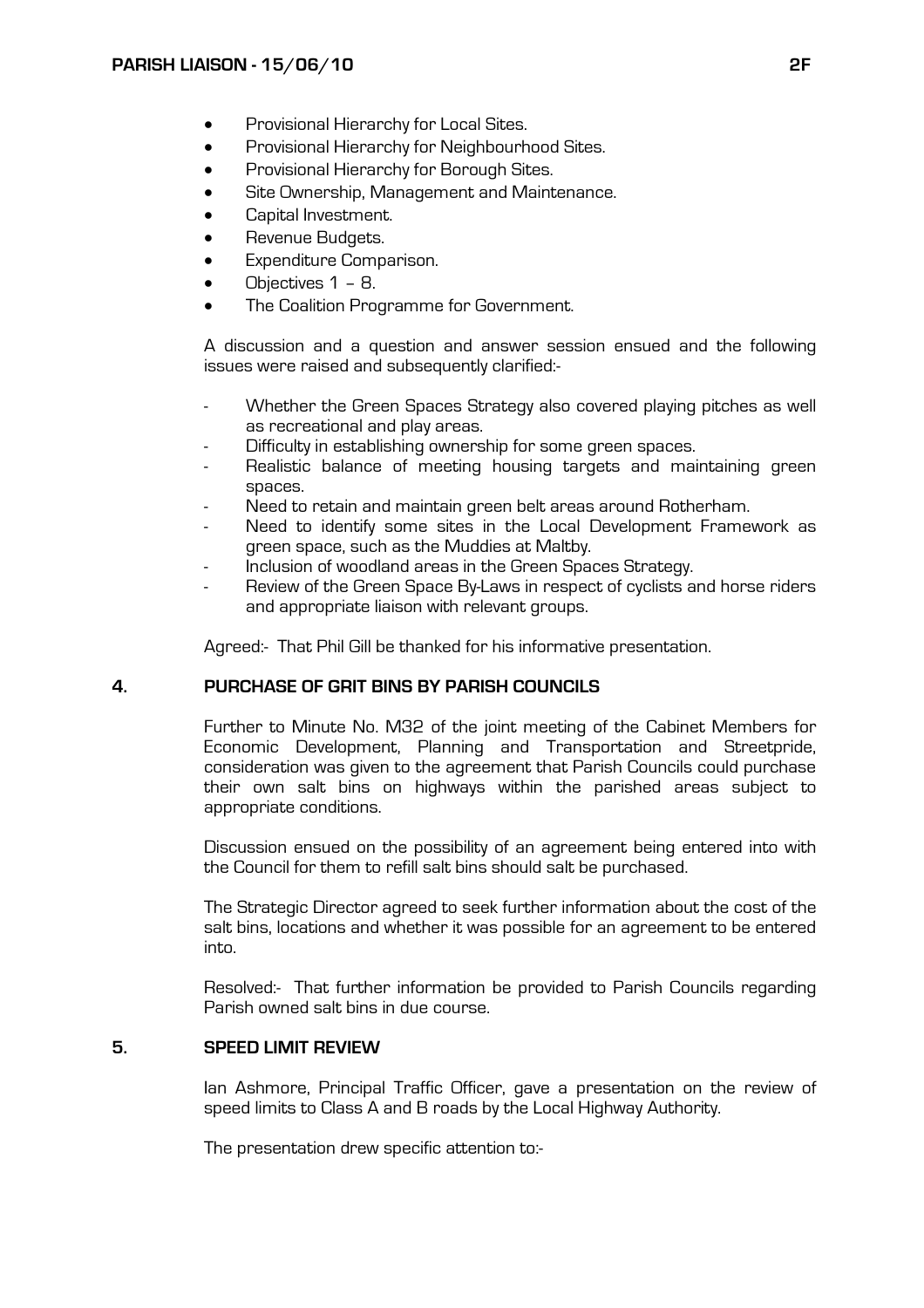- Background and Aims of the Guidance issued by Government in 2006.
- South Yorkshire Speed Management Strategy.
- Carrying out the Review.
- The Results for Rotherham.
- The Audit Process.
- Implementing the Changes.

Ian Ashmore also provided further information on the seven speed limit areas which were to be reduced. These were:-

Ian Ashmore also provided further information on the seven speed limit areas which are proposed to be reduced, subject to the statutory consultation process. These are:-

- A618 Pleasley Road, Whiston From a 40 mph to 30 mph.
- ♦ A631 Tickhill Road, Maltby Extension of the 30 mph into the 40 mph.
- A6023 Wath Road, Manvers From Derestricted to 40 mph.
- B6089 Stubbin Road, Rawmarsh From Derestricted 60 mph to 40 mph.
- B6098 Bolton Road, Manyers From Derestricted to 50 mph and 40 mph in two sections.
- B6410 Worrygoose Lane, Whiston From Derestricted to 40 mph.
- B6059 Red Hill, Kiveton Park From a 40mph to 30mph

One area also proposed to be changed is Fishpond Lane, Braithwell, which is to change the boundary of the 30 mph sign to a more appropriate place.

Other areas that were recommended for change, which were not agreed to when independently audited were:-

- Sections of the A629 Upper Wortley Road from Thorpe Hesley down to where changes to 30 mph.
- A6021 Broom Road, Wickersley from Brecks down to the Rugby Club.

A discussion and a question and answer session ensued and the following issues were raised and subsequently clarified:-

- Recommended speed limits should be adhered to and it should be the Police's responsibility to enforce, particularly on areas such as the A6021 Broom Road, Wickersley.
- Increased use of permanent speed cameras, such as those undertaking average speed checks.
- Whether the review would be extended to include Class C and unclassified roads.
- Speed limits outside schools.

Agreed:- That Ian Ashmore be thanked for his informative presentation.

# 6. ANY OTHER BUSINESS

(a) A representative from Woodsetts Parish Council asked for an update on the flooding situation on the Worksop Road (aka the Bullring), especially in